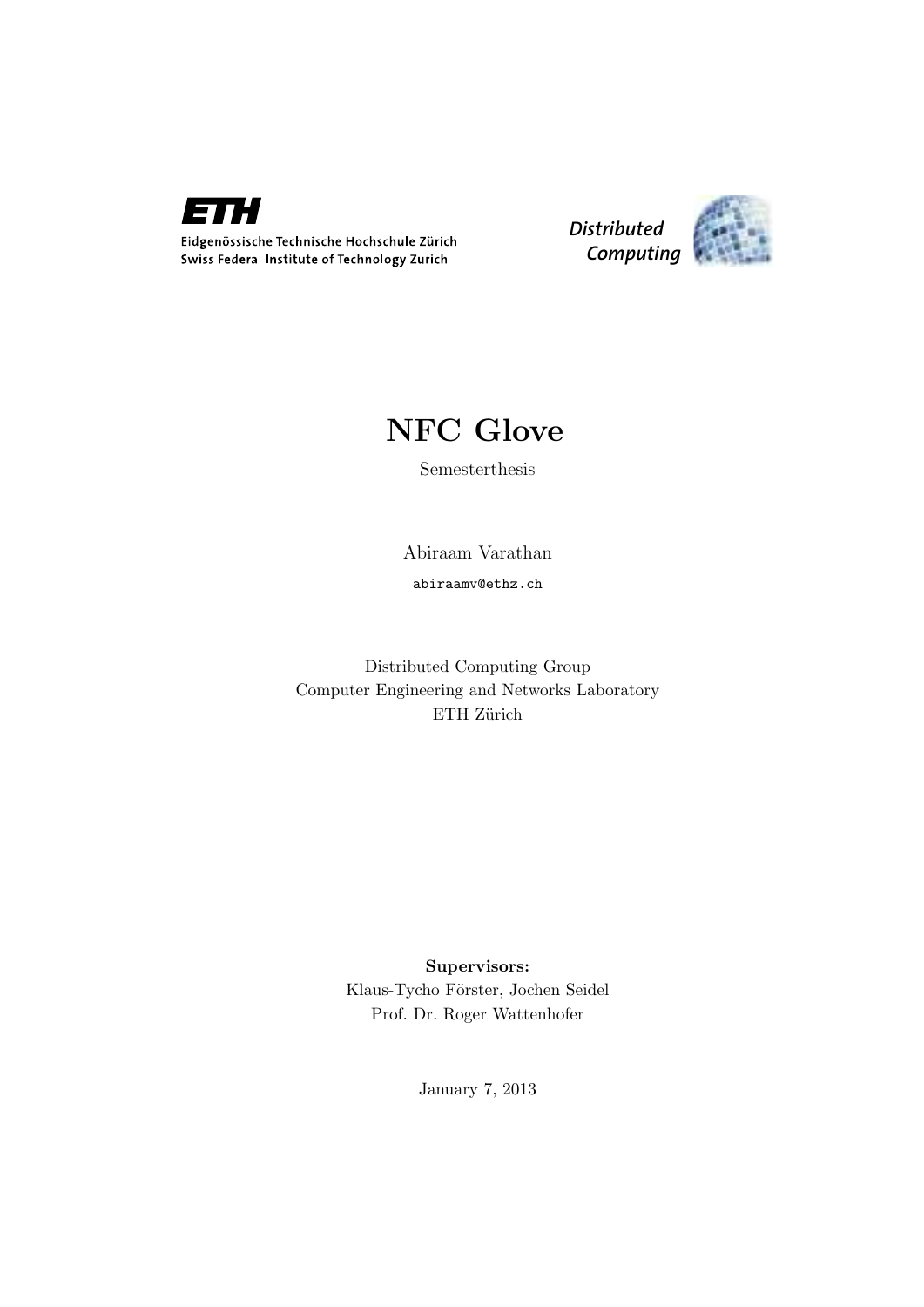## Abstract

<span id="page-1-0"></span>The near field communication (NFC) technology intends to improve user comfort by enabling new scopes of applications for the smartphone. But this comfort can not be experienced by everyone since not all smartphone models support NFC. Another disadvantage is that the smartphone needs to be in hand to use this technology. In this project a glove is developed that overcomes those disadvantages by providing NFC technology to a smartphone through a wireless channel. Referred to as the "NFC glove". To accomplish this target, the circuit to be embedded in a glove is developed in a first step, using already available hardware components, and in a next step the software for the glove and for the smartphone is designed. The outcome of this project serves as a platform on which innovative applications can be developed to take the user comfort to a next level.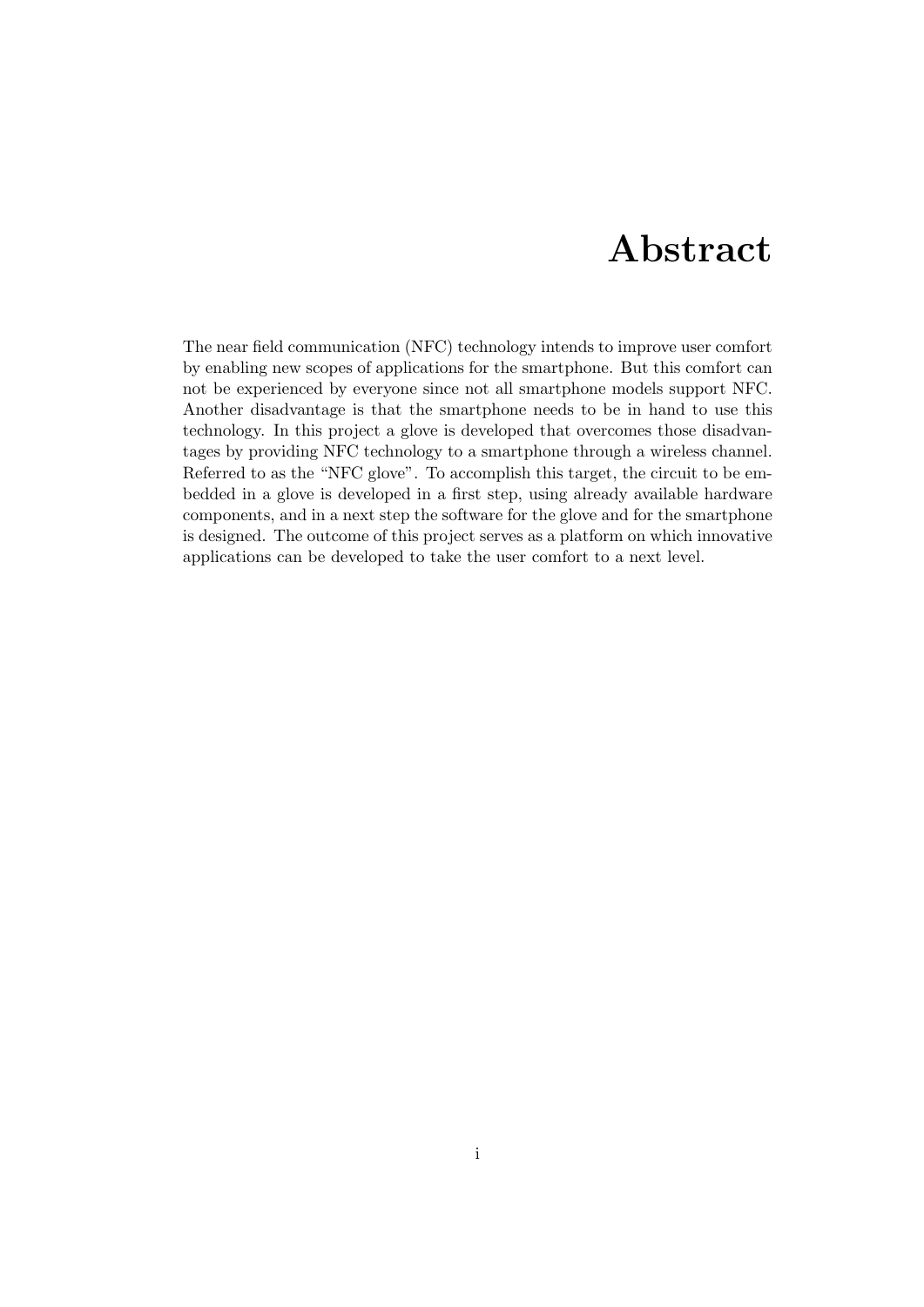## **Contents**

|          | Abstract                           |  |    | i              |  |  |  |
|----------|------------------------------------|--|----|----------------|--|--|--|
| 1.       | Introduction<br>1                  |  |    |                |  |  |  |
|          | 1.1<br>Motivation                  |  |    | $\mathbf{1}$   |  |  |  |
|          | 1.2                                |  |    | 1              |  |  |  |
| $\bf{2}$ | <b>Design Considerations</b>       |  |    | 3              |  |  |  |
|          | 2.1                                |  |    | 3              |  |  |  |
|          | $2.2\,$                            |  |    | 3              |  |  |  |
|          | 2.3                                |  |    | 4              |  |  |  |
| 3        | <b>NFC</b> Glove Implementation    |  |    | $\overline{5}$ |  |  |  |
|          | 3.1                                |  |    | $\overline{5}$ |  |  |  |
|          | 3.1.1                              |  |    | $\overline{5}$ |  |  |  |
|          | 3.2                                |  |    | 6              |  |  |  |
|          | 3.2.1                              |  |    | $\overline{7}$ |  |  |  |
|          | 3.2.2                              |  |    | 8              |  |  |  |
| 4        | <b>Android Implementation</b>      |  |    | 9              |  |  |  |
|          | 4.1                                |  |    | 9              |  |  |  |
|          | 4.2                                |  |    | 11             |  |  |  |
| 5        |                                    |  | 12 |                |  |  |  |
|          | <b>Future Work</b><br>5.1          |  |    | 12             |  |  |  |
|          | <b>Bibliography</b>                |  |    | 14             |  |  |  |
|          | <b>A</b> Hardware Components       |  |    | $A-1$          |  |  |  |
| в        | <b>Using RFID Library</b><br>$B-1$ |  |    |                |  |  |  |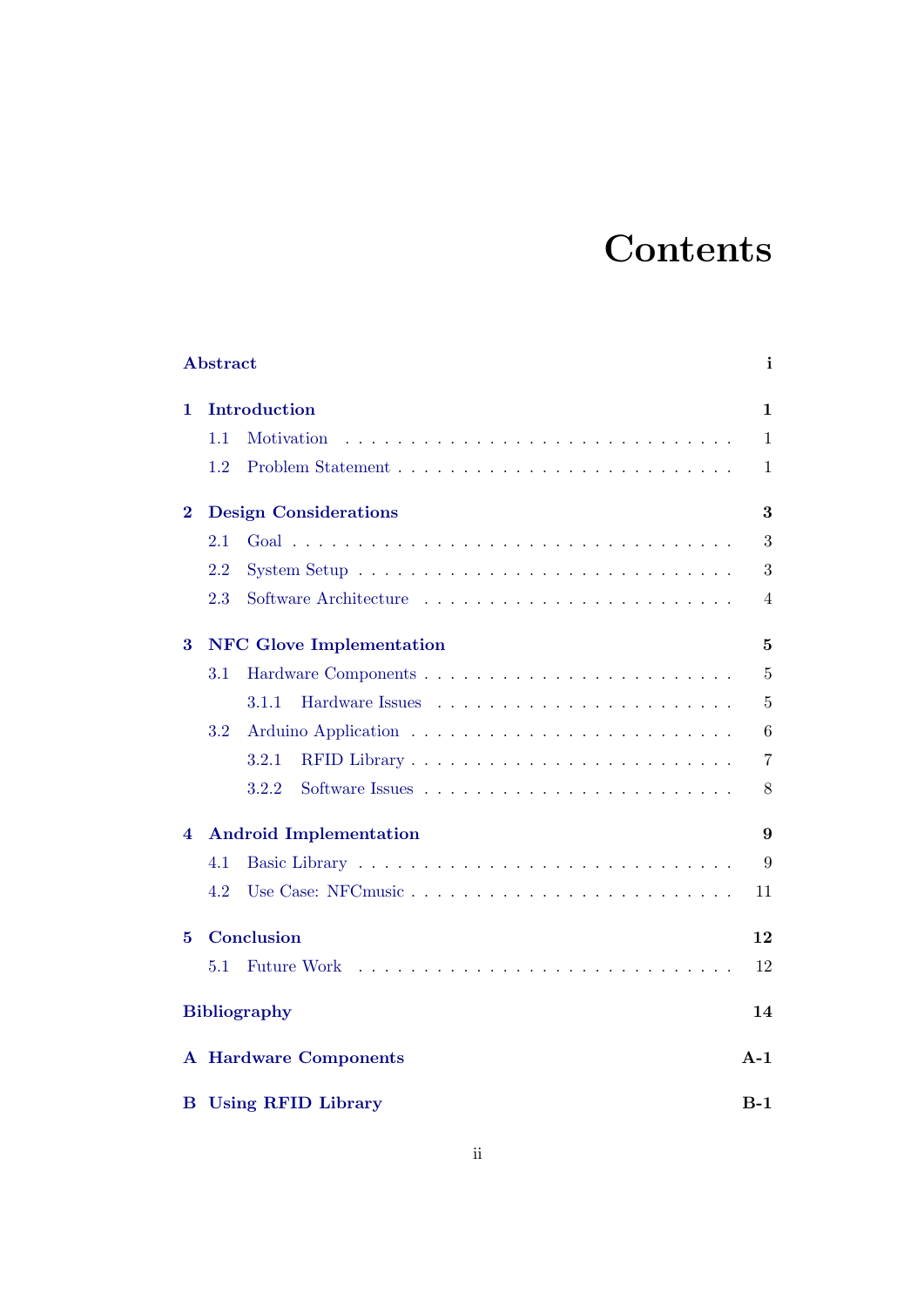| CONTENTS               | $\cdots$<br>ווו |
|------------------------|-----------------|
|                        |                 |
| <b>C</b> Time Schedule | $C-1$           |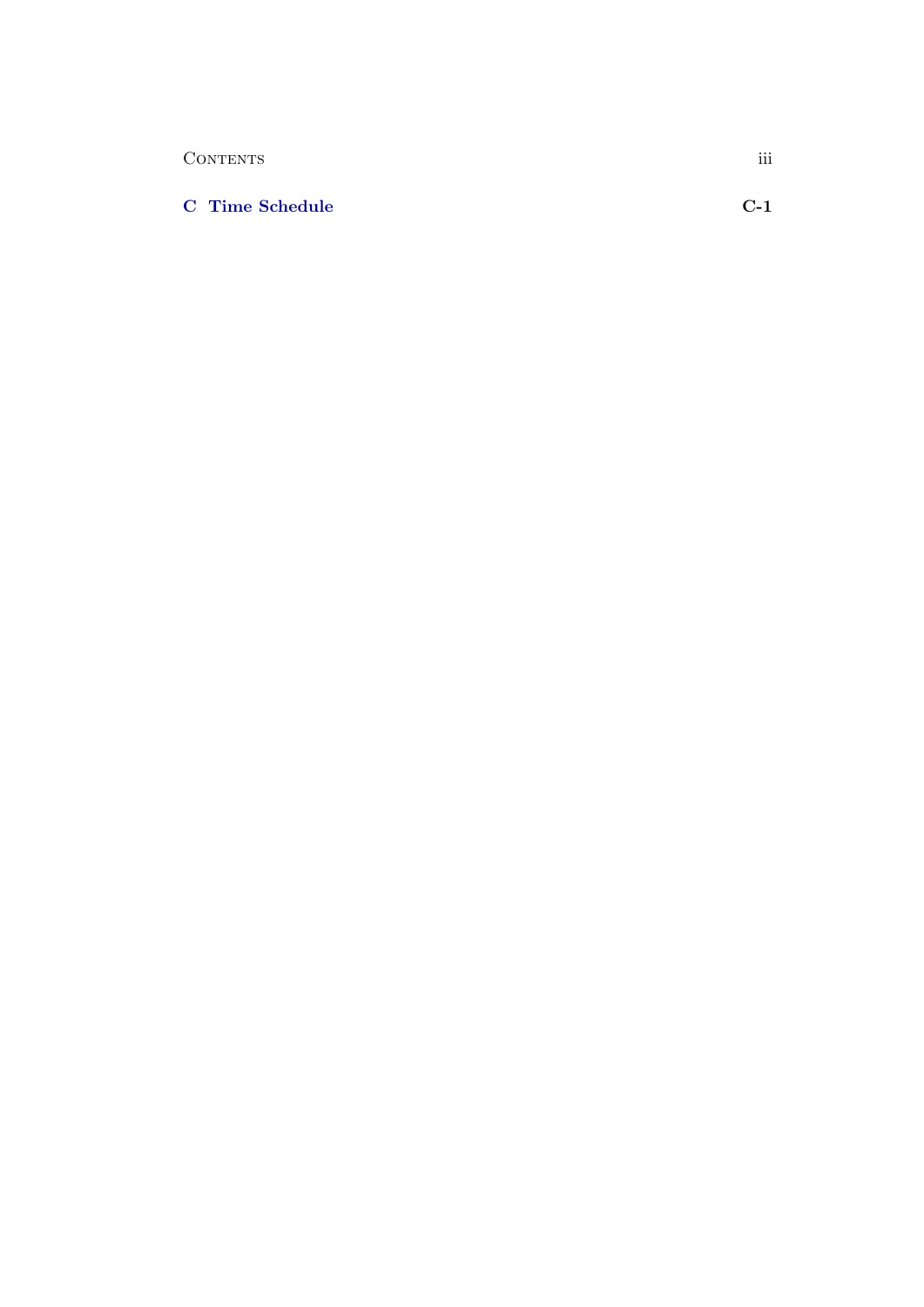## CHAPTER<sub>1</sub> Introduction

### <span id="page-4-1"></span><span id="page-4-0"></span>1.1 Motivation

Near field communication (NFC), which is based on radio-frequency identification (RFID), is a set of standards for contactless data transaction. It is used in a wide field of applications such as contactless payment, electronic ticket, or user identification. This technology is now slowly arising in the smartphone market, providing them with new capabilities such as that of an electronic wallet or electronic ticket, to name a few. Pairing with a NFC tag, which can be programmed by NFC applications, allows to automate tasks such as changing the phone profile, creating and sending a text, launching an application, or any other arbitrary task. These possibilities allow the user to perform amusing, but also handy tasks with his smartphone.

The downside of this possibility is that the smartphone has to be taken out of the pocket. This is the point where the NFC glove steps into the picture. A glove that reads NFC tags and forwards the read data to the smartphone through a wireless channel, so that all the tasks can be performed while the smartphone is still in the pocket. Such a glove also allows to perform the tasks with smartphones that do not support the NFC technology.

## <span id="page-4-2"></span>1.2 Problem Statement

The goal of this project is to develop a NFC glove that is able to read and write NFC tags and send it to a mobile device. This has to be done by the following steps:

- 1. Assembly: Testing of the hardware components and wiring them together to form the NFC glove.
- 2. NFC glove software: Develop the software for the NFC glove.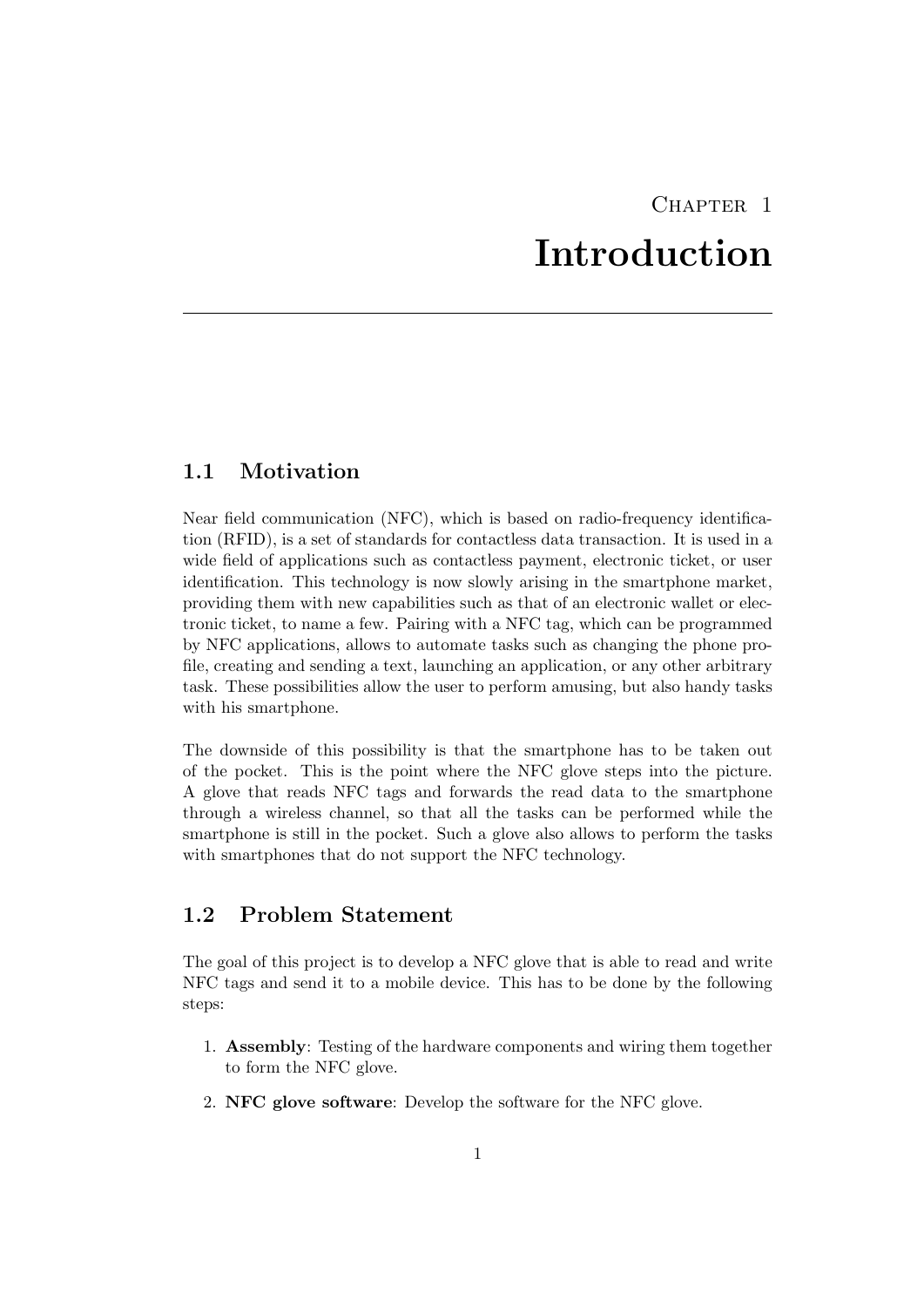#### 1. INTRODUCTION 2

3. Mobile application: Develop a basic mobile application that is able to communicate with the NFC glove, hence read and write NFC tags. This application should be easily modifiable and extendable.

After completing these steps, a simple but yet innovative use case has to be developed to showcase a utilization of the NFC glove.

#### Time Schedule

The schedule for this project is defined such that equal timeframes is allocated for the NFC glove part (assembly and NFC glove software) and for the mobile application part, namely six weeks each. After these twelve weeks, the NFC glove, the basic mobile application, and preferably the simple use case should be viable. The exact schedule can be found in Appendix [C.](#page-20-0)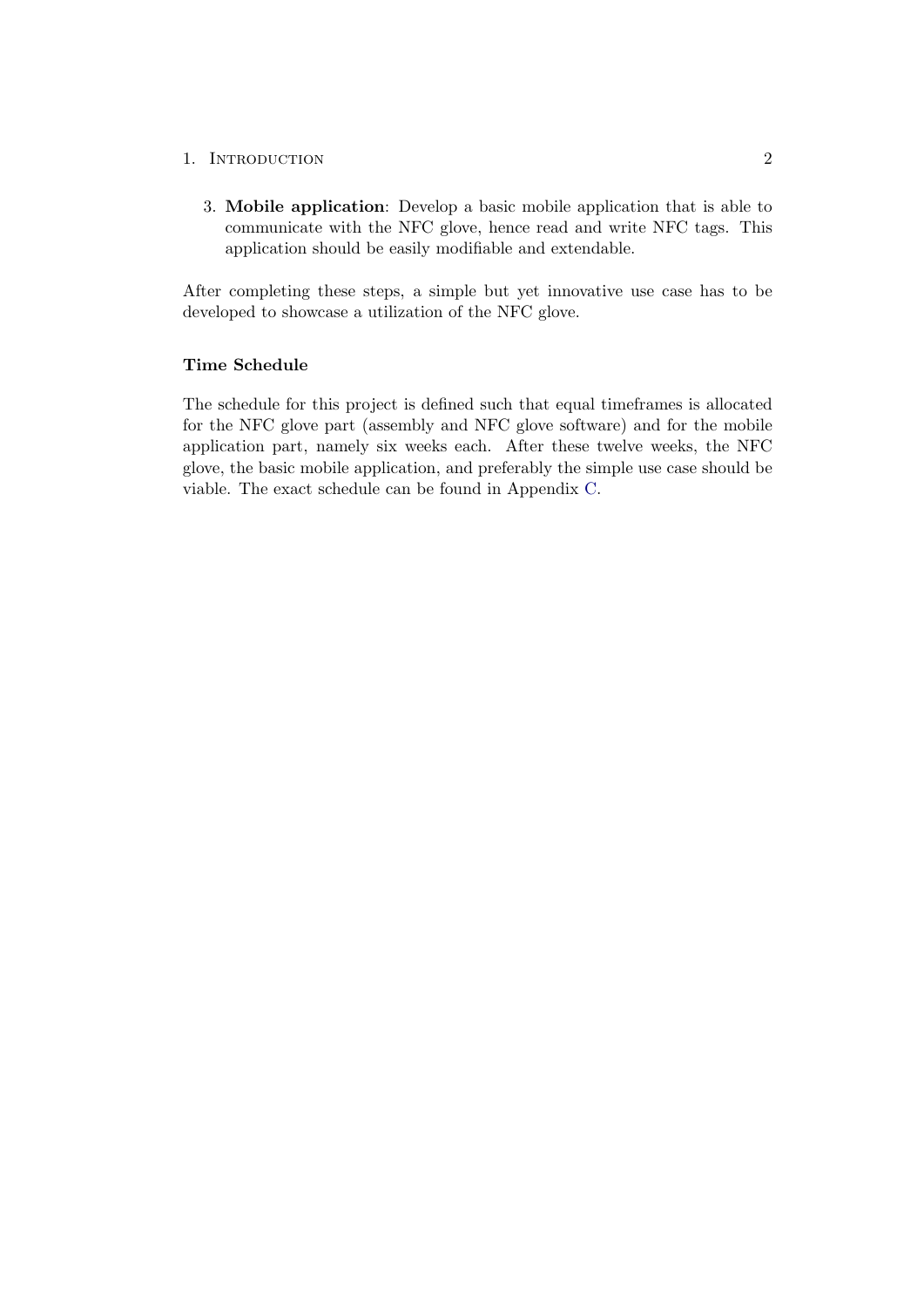## CHAPTER<sub>2</sub>

## <span id="page-6-0"></span>Design Considerations

### <span id="page-6-1"></span>2.1 Goal

The system design consists of two parts: the glove itself and the application for a mobile device. The glove is connected through a wireless channel to the mobile device. The glove should execute the following tasks: receive and transmit data from and to the mobile application, as well as read and write NFC tags. The mobile application should be able to send and receive data to and from the NFC glove. Furthermore, it should provide the ability to trigger a certain event if a specific tag is read. Last but not least, the hardware components used for the glove should be small enough to actually fit in a real glove.

### <span id="page-6-2"></span>2.2 System Setup

Figure [2.1](#page-7-1) gives a graphical overview of the general setup of the system. The processing unit and the NFC reader form the NFC glove.

The mobile application provides various functions to the user based on the basic commands of reading and writing a tag. The functions depend on the use case of the mobile application.

The processing unit forms the interface between the mobile application and the NFC reader. It has a wireless connection to the mobile device and a wired connection to the reader. The processing unit has two main tasks. The first task is to decode the incoming command from the mobile application and to perform the correct NFC instructions in order to complete the command. The second task is to forward the incoming data from the NFC reader to the mobile application.

The NFC reader simply performs the command received from the processing unit.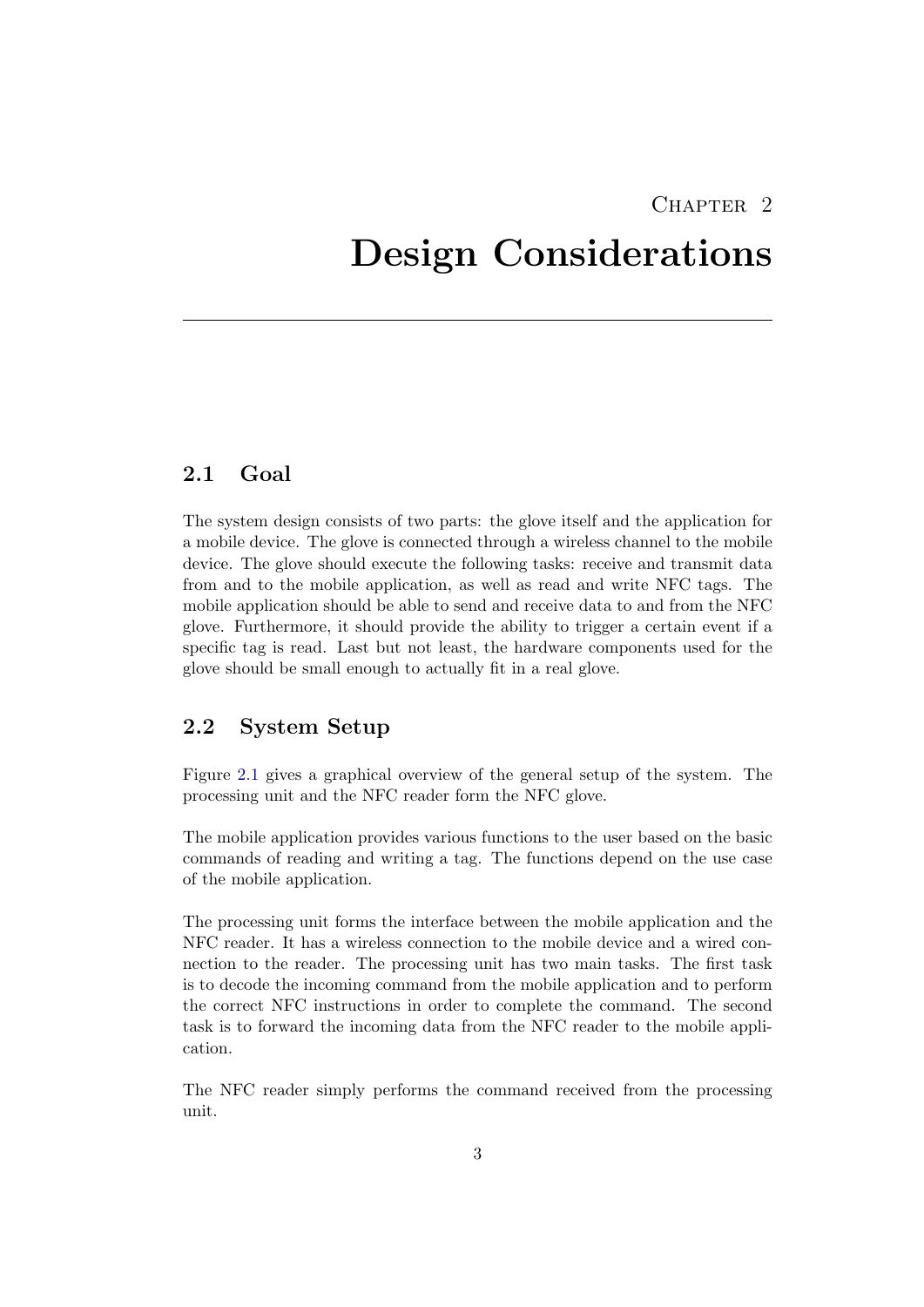2. DESIGN CONSIDERATIONS



Figure 2.1: Coarse overview of the system to be developed

#### 2.3 Software Architecture

### Processing Unit

The software for the processing unit is provided with a wireless library and a NFC library. The wireless library offers basic functions for listening to the wireless channel, reading and sending data. Optionally, it can be enhanced with functions to manage the wireless connection, depending on the wireless technology used to interconnect the mobile device and the NFC glove. The NFC library offers all the necessary commands for the NFC reader and, in addition, offers functions to manage the connection to the reader.

### **Mobile Application**

The mobile application is provided with a wireless library, which manages the wireless connection to the NFC glove, i.e. establishing the connection, maintaining the connection, reading the incoming data stream and sending data. This library should mainly operate in the background of the mobile application.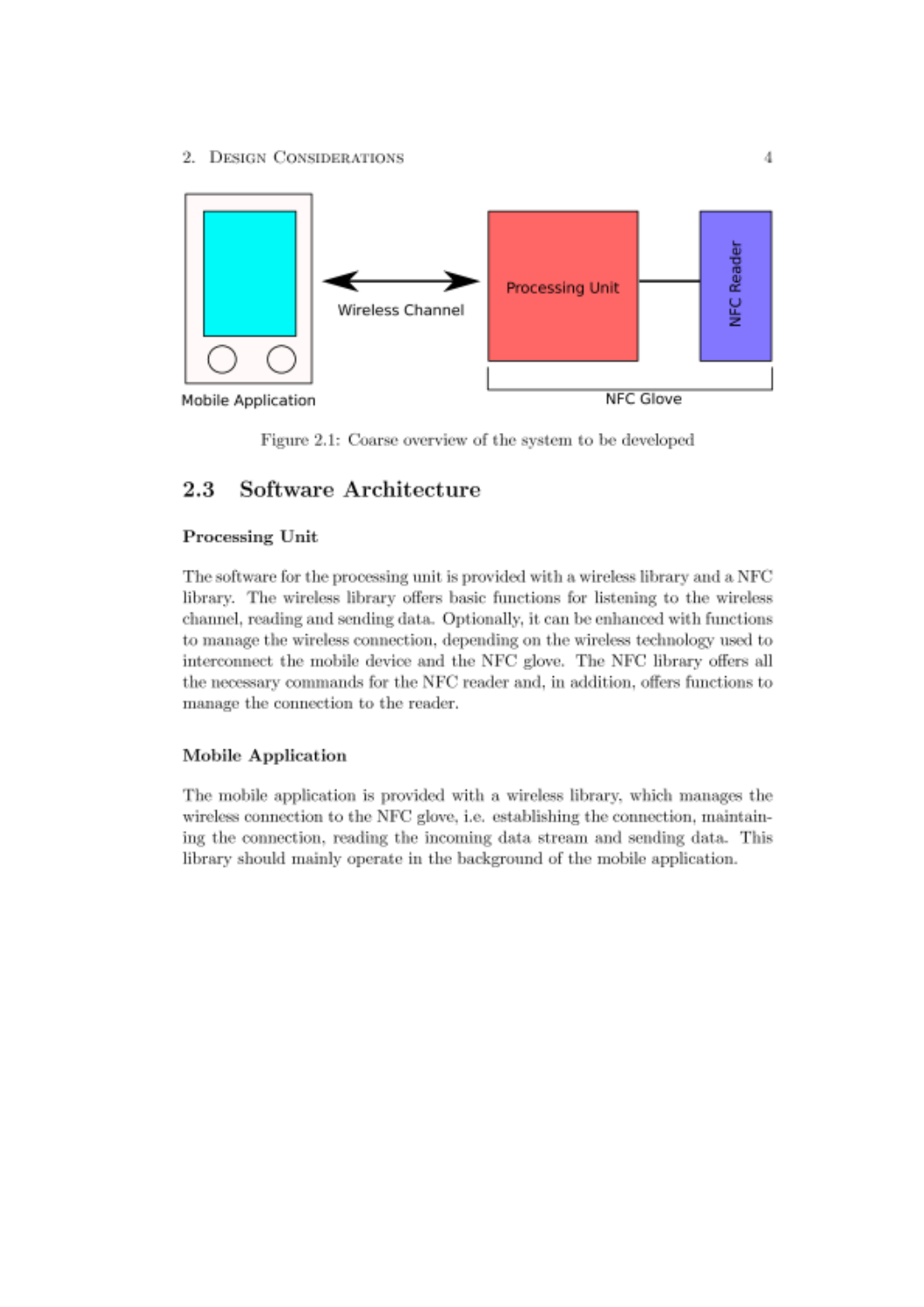## $CHAPTER$  3

## <span id="page-8-0"></span>NFC Glove Implementation

The NFC glove consists of three main components. As mentioned in Chapter [2,](#page-6-0) there has to be a processing unit, a NFC reader, and a wireless node to communicate with the mobile device. As the processing unit a simple Arduino board is chosen, a RFID reader serves as the reader, and a Bluetooth node is chosen to communicate with the mobile device. Testing of the NFC glove is done with a Mifare Classic 1k NFC tag that offers 1024 Bytes of data storage. Excluding the manufacturer data and the encryption keys, the tag offers 720 Bytes of net storage.

The time schedule allocated six weeks for this part of the project, three to four weeks thereof were used to become acquainted with the components and to test the compatibility of the RFID reader, the Bluetooth module, and the Arduino with small self-written programs. The rest of the time was used to develop the final Arduino application with the corresponding RFID library.

### <span id="page-8-1"></span>3.1 Hardware Components

The components are chosen primarily with the constraint that each of them should be as small as possible, but also the cost is a constraint to a certain extent. Appendix [A](#page-18-0) summarizes the hardware components that are used for the NFC glove. The wiring of the system is shown in Figure [3.1.](#page-9-1) Note that the serial port of the Arduino, that is used to connect the RFID module is emulated in software.

#### <span id="page-8-2"></span>3.1.1 Hardware Issues

When developing the NFC glove various hardware issues emerged. The crucial ones are summarized in the following list. The list also describes the steps that have to be taken to overcome these issues.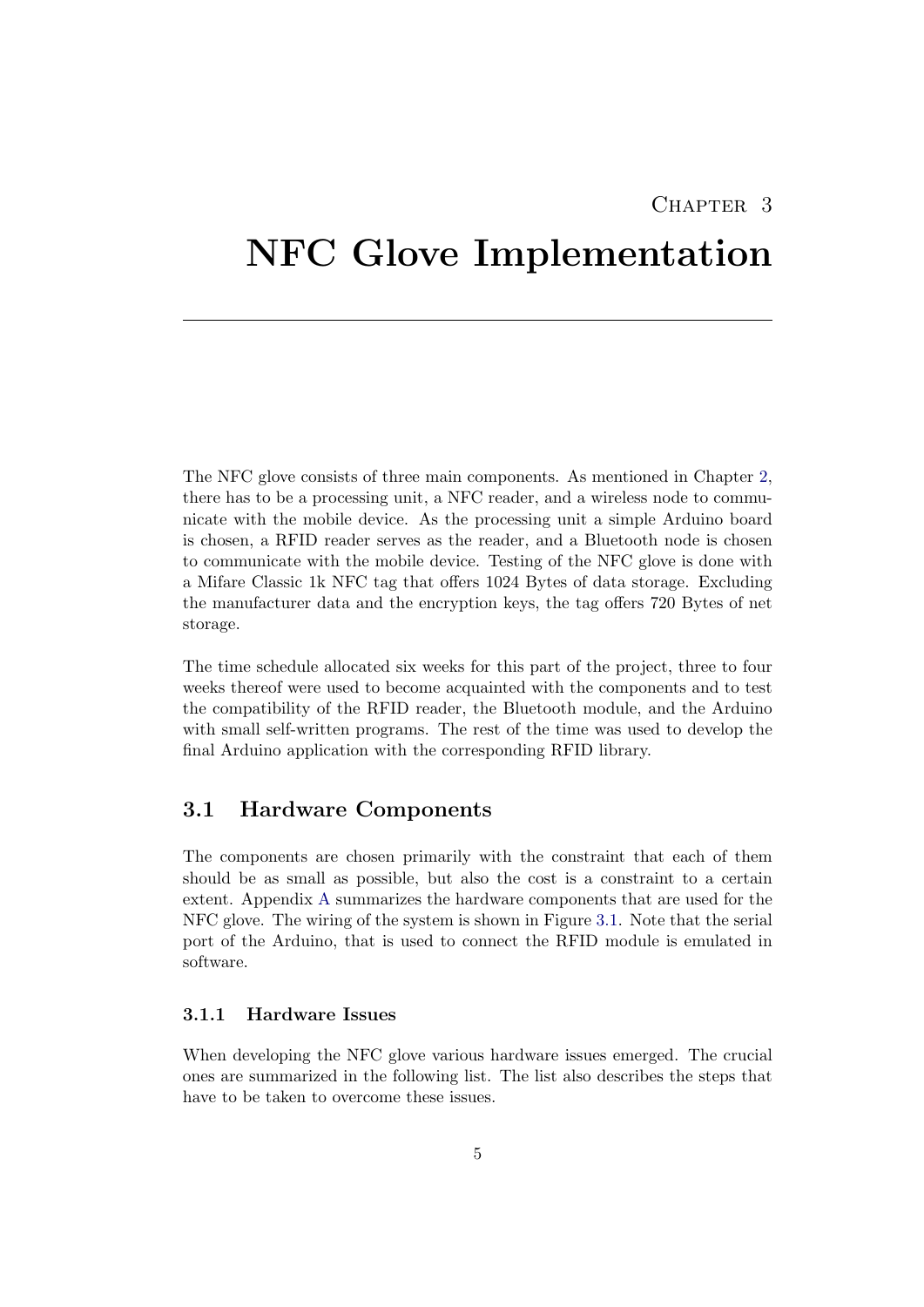#### 3. NFC GLOVE IMPLEMENTATION



Figure 3.1: Wiring of the NFC glove

- The serial port of the Arduino has troubles to communicate with the Bluetooth module's default baud rate of 115200 Bd despite the listing in the specifications. Therefore, the baud rate of the Bluetooth module has now been lowered to 9600 Bd.
- The battery supplies a voltage of 3.7 V. The Arduino and the Bluetooth module are specified for a supply voltage of 3.3 V, the RFID module is specified for a supply voltage of 5 V. The Arduino and the Bluetooth module operate fine, but for the RFID module, the supplied voltage is too low to work properly. Therefore a 5 V DC-DC step-up converter is used between the battery and the RFID module.
- Since the Arduino and the RFID module have different supply voltages, the signal level for "HIGH" are not matching. To solve this problem, the reset pin of the RFID module has to be connected to ground.

#### $3.2$ Arduino Application

The Arduino application serves as an interface between the mobile application and the RFID reader, as it is responsible for the correct data flow. Therefore it has to be provided with a Bluetooth library and a RFID library. The Bluetooth library should handle the data transfer to and from the mobile application, and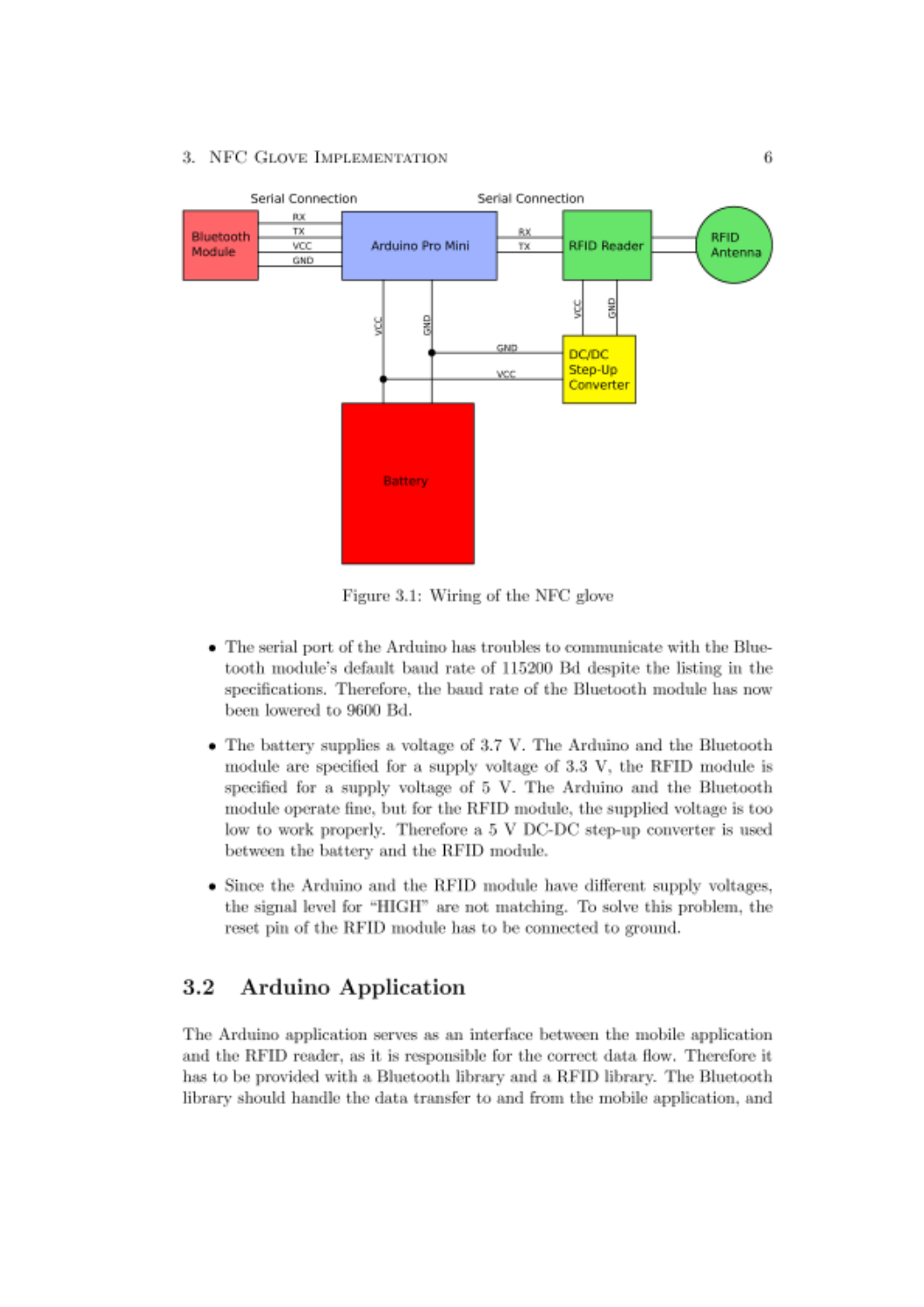#### 3. NFC GLOVE IMPLEMENTATION 7

the RFID library should handle the data transfer to and from the RFID reader. The Arduino platform comes with a batch of libraries, including the Serial library for the serial ports of the Arduino, and the SoftwareSerial library for emulating serial ports on the digital ports of the Arduino. Since the bluetooth connection is only used to send and receive data, the available Serial library satisfied the requirements defined in Chapter [2.](#page-6-0) For the RFID library, the SoftwareSerial library has been extended to meet the requirements.

The Arduino application, which is written in  $C_{++}$ , is basically a loop function that listens to both serial ports consecutively. If data is available on one of the ports, it calls the necessary functions from the corresponding library.

### <span id="page-10-0"></span>3.2.1 RFID Library

Reading and writing data from and to the RFID module, respectively, can only be done in blocks of 16 Bytes, and furthermore, blockwise authentication and response checking is needed. Implementing all this functions in the Arduino application would make the application overloaded and unclear. Therefore the SoftwareSerial library has been extended and the RFID library was created, which takes care of all these cumbersome processes. This library consists of all the commands that are needed to read and write a tag. The basic functions in this library are the *send\_command* and the *read\_response* functions. These two functions are responsible for sending commands, blockwise writing data, and blockwise reading data. This library provides the Arduino application with a search and read-, read- and write-function that read or write a whole tag. Furthermore it provides two variables, the *read\_status* and *write\_status* variable, to check the outcome of the reading and writing process.

Since the testing of the NFC glove is done with a Mifare Classic 1k tag, the library is optimized for this kind of tags currently. But the library is programmed in a way that it can easily be extended for other tag types.

#### RFID Data Packet

Figure [3.2](#page-11-1) shows the packet that is transferred between the Arduino and the RFID module. The Reserved-byte is currently not used by the RFID reader but it nevertheless has to be sent. Important for a successful communication with the RFID reader are the *Length-byte* and the *Checksum-byte*. The *Length*byte indicates the length of the payload, including the Command-byte. The Checksum-byte is calculated individually for every packet transfer by adding all Bytes except the Header-byte.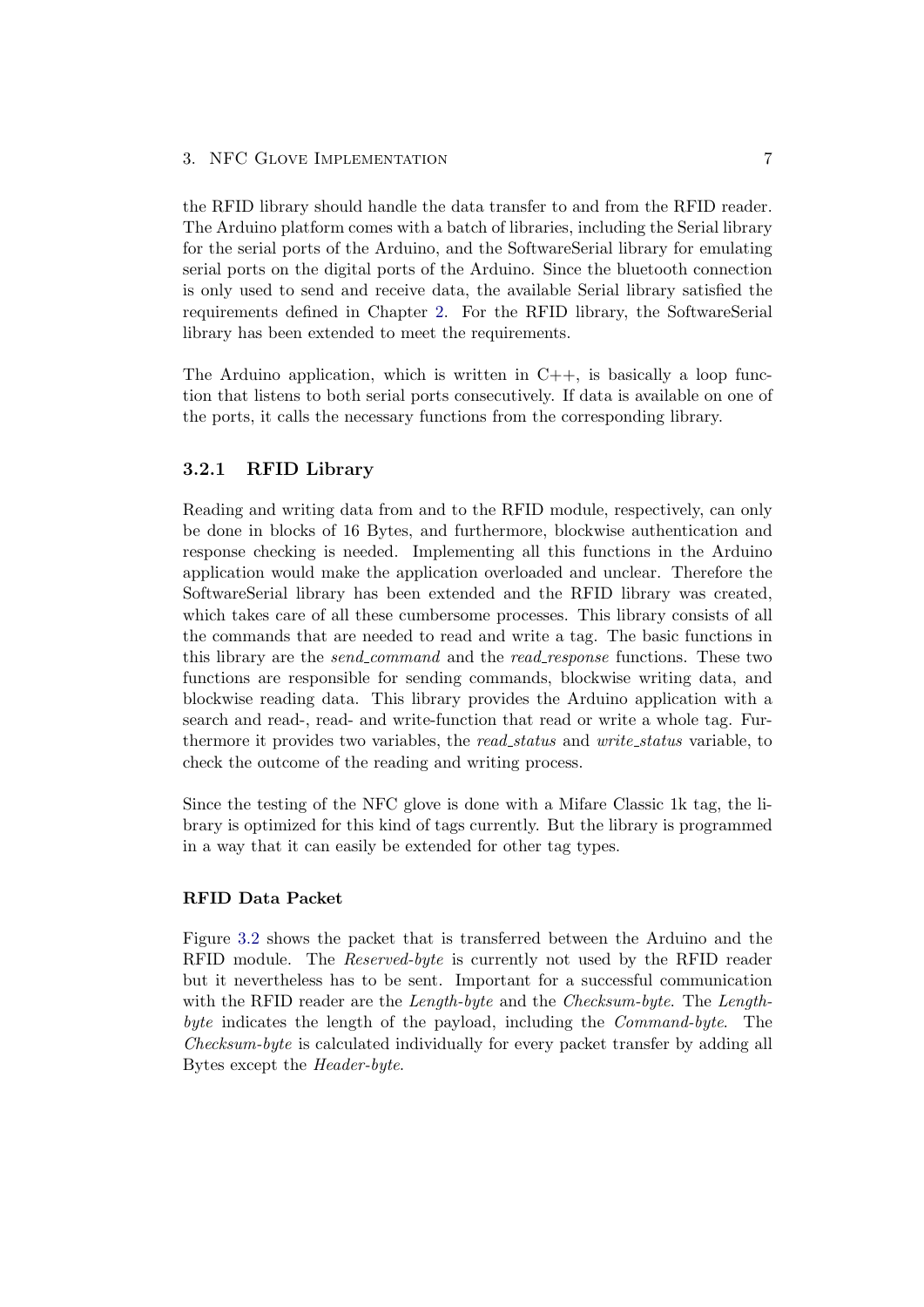#### 3. NFC GLOVE IMPLEMENTATION 8



<span id="page-11-1"></span>Figure 3.2: The packet sent between the Arduino and the RFID reader

### <span id="page-11-0"></span>3.2.2 Software Issues

Two major software issues were experienced during the development of the NFC glove. The following list summarizes them and also describes the steps taken to solve them.

- $\bullet$  At first the library was written in a way that the *read\_response* function was called immediately after the *send\_command* function. But this proved to be unreliable since the RFID reader needed time to process a command. At times, the reader was not given enough time to complete its task. Therefore a processing delay of 5 ms was inserted after each packet transfer to secure the reader enough processing time.
- The buffer size of both serial ports is limited to 64 Bytes. For the serial port to the RFID reader this did not turn out to be a problem since data transfer on this port always happens in packets of 18 Bytes. But for the serial port to the Bluetooth module this was a problem, because when a user wants to write a tag with his mobile application, more than 720 Bytes of data may arrive through this port. Increasing the buffer size manually led to a deadlock of the processor on the Arduino. Hence the data had to be divided and transferred in smaller packets. This issue was considered in the designing process of the basic application.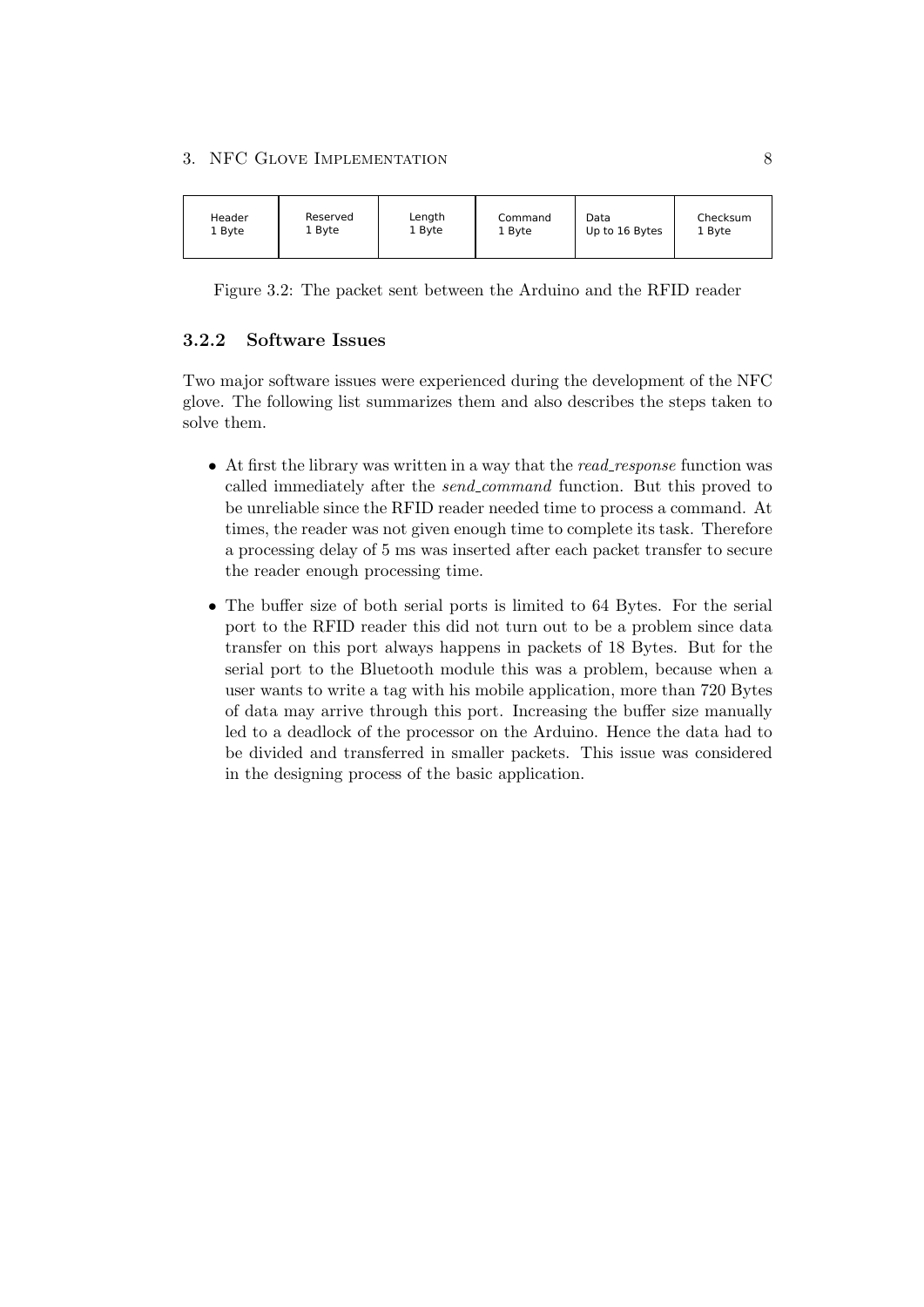## CHAPTER<sub>4</sub>

## <span id="page-12-0"></span>Android Implementation

An Android phone is chosen as the mobile device. Because of its open source policy, Android provides good tutorials and descriptions of their libraries on their website<sup>1</sup>, but also plenty of tutorials and libraries can be found on other websites. This simplifies the developing process of an application tremendously. The first step was to create a basic library that can be modified and extended very easily to match any case of application.

Six weeks were scheduled for this part of the work. The first two were used to familiarize with Android development and the remaining time was used to develop the basic application and the simple use case application.

### <span id="page-12-1"></span>4.1 Basic Library

The basic library is an Android application from which a NFC tag can be read and written. Additionally, the antenna of the RFID module can be turned off by the application in order save power. Reading or writing turns the antenna back on. The Bluetooth connection is managed by a separate library, the  $BluetoothSe$ rial library, which mainly operates in the background. This library is called on startup of the application to search for the NFC glove among the paired devices and connects to it. Once the connection is established, it creates a thread that continuously listens to the Bluetooth port.

Figure [4.1](#page-13-0) shows the GUI of the application. The first line displays the current status of the Bluetooth connection. The following lines display the read message from a NFC tag or failure messages. The text field is used to enter the message to be written on a tag, and is limited to 720 characters, i.e. 720 Bytes. The three buttons are used for the respective functions, search and read, write, and turn RFID antenna off.

<sup>1</sup>http://developer.android.com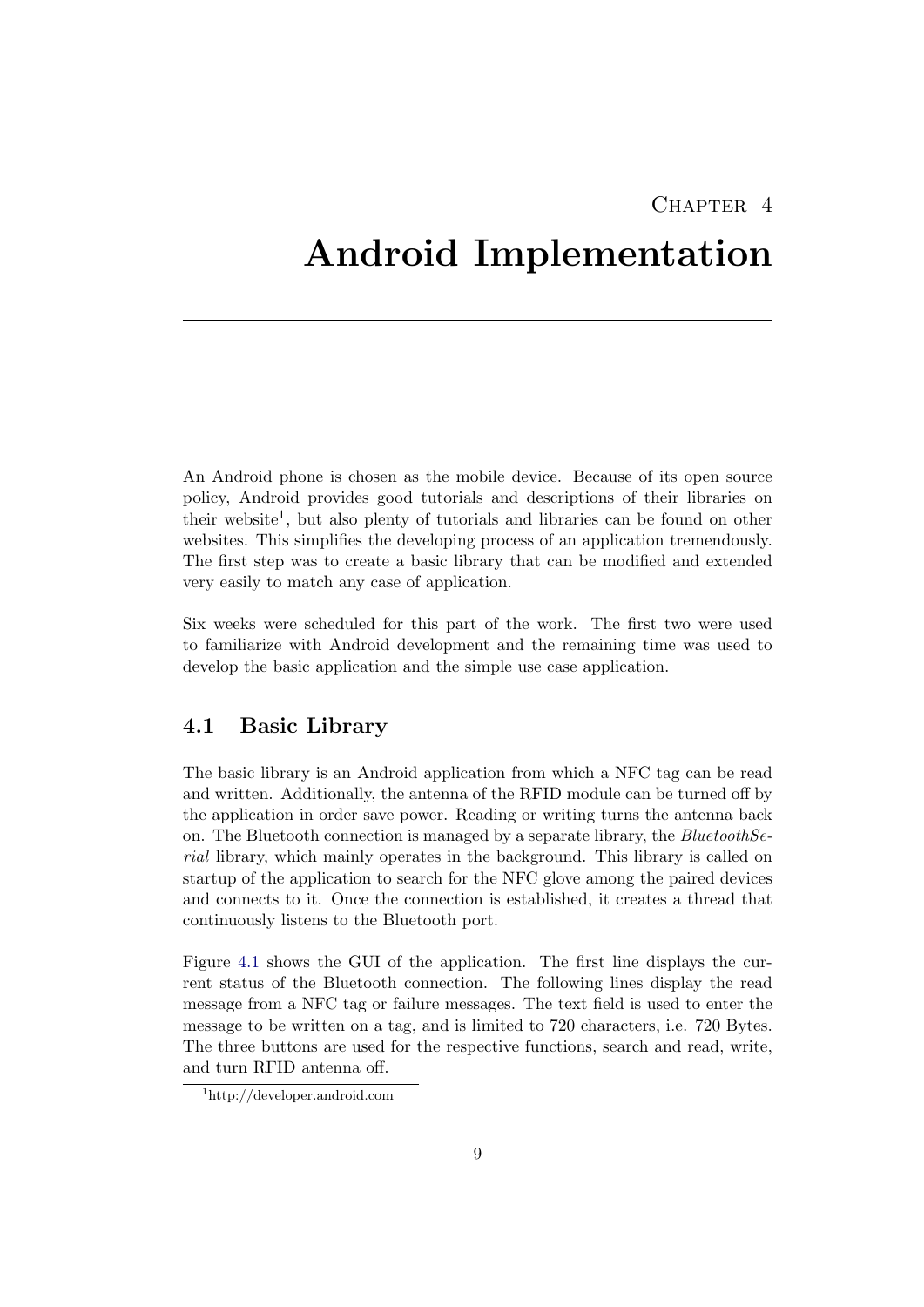4. ANDROID IMPLEMENTATION 10

|                                    |                                | <b>★ 日 画 画 ■ 1 00:01</b> |  |
|------------------------------------|--------------------------------|--------------------------|--|
| <b>NFCglove</b><br>bt disconnected |                                |                          |  |
|                                    |                                |                          |  |
|                                    | enter message to be written on |                          |  |
| tag                                |                                |                          |  |
|                                    |                                |                          |  |
|                                    | search tag                     |                          |  |
|                                    | write to tag                   |                          |  |
|                                    | turn rfid off                  |                          |  |
|                                    |                                |                          |  |
|                                    |                                |                          |  |

<span id="page-13-0"></span>Figure 4.1: The GUI of the basic Android application

### Bluetooth Data Packet

Figure [4.2](#page-13-1) shows the Bluetooth packet sent from the mobile device to the NFC glove. The command byte indicates what command the user wants to execute. The Length-Bytes and the data-Bytes are only used when data is written to a tag. The issue of partitioning the data, mentioned in Chapter [3,](#page-8-0) was solved by sending the Data-Bytes in packets of 16 Bytes. And since the Arduino application is reading the buffer at the same time, no buffer overflow can occur.

<span id="page-13-1"></span>

| Command | Length  | Data            |
|---------|---------|-----------------|
| 1 Byte  | 2 Bytes | up to 720 Bytes |

Figure 4.2: The packet sent between the Bluetooth module and the mobile device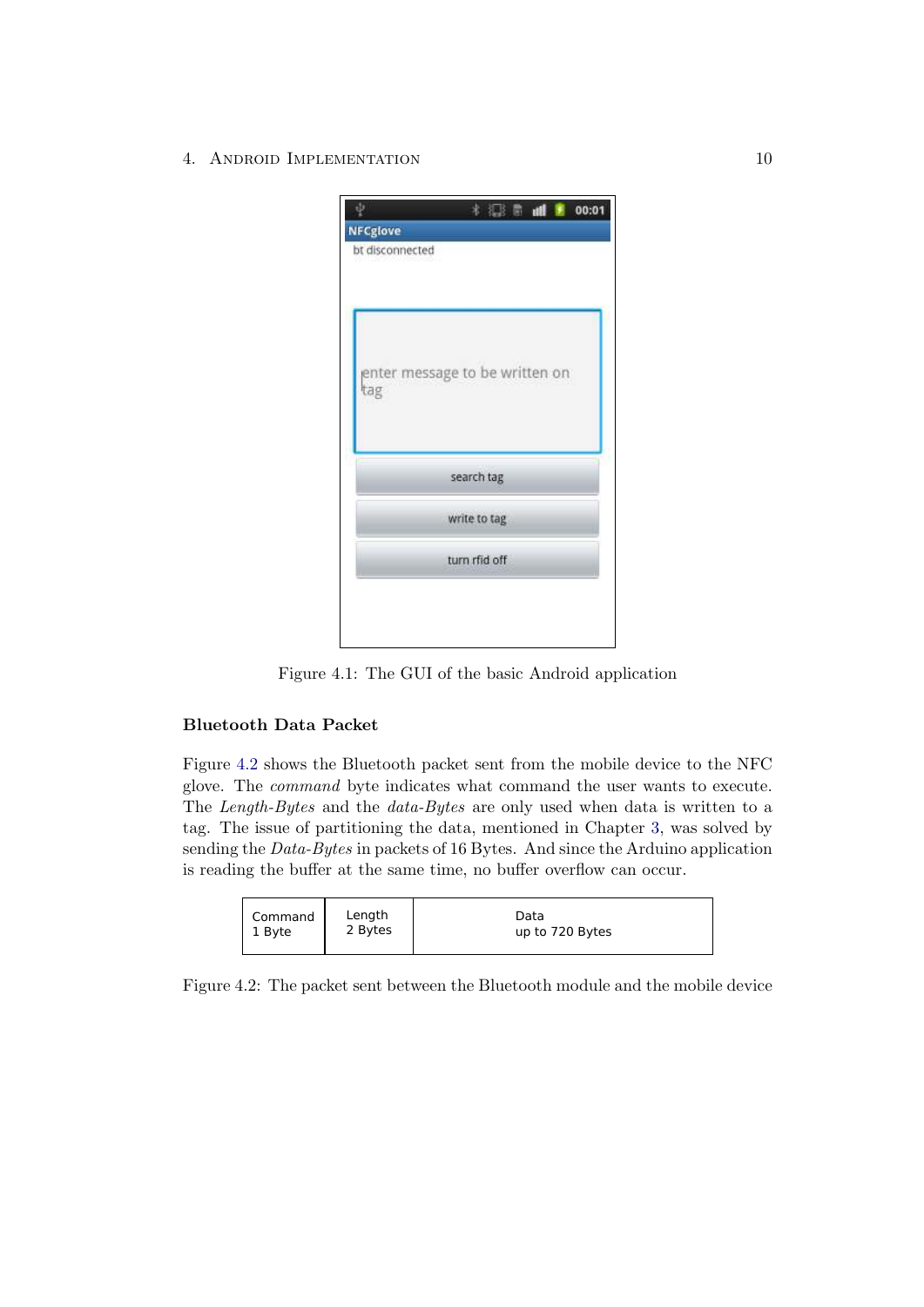### <span id="page-14-0"></span>4.2 Use Case: NFCmusic

After the first step was done by creating the basic library, the next goal was to create a new application by modifying and extending the basic library that demonstrates the functionality of the NFC glove in an interesting manner. Therefore the NFCmusic application was created. The idea behind this application is to associate a certain byte with a certain tone and to output it on phone speakers. For this reason the basic library is extended with an additional library, the ToneGenerator library, which generates sinusoidal pulses of a given frequency and then converts it to a 16 bit pulse-code modulated sound array to play it.

Figure [4.3](#page-14-1) shows the GUI of the NFCmusic application. This application provides two functions. The first one, called by the first button, reads a tag and uses the integer representation of all 720 characters to map each of them into the audio frequency range and plays a melody. The second one reads a tag but only uses the first character which is mapped onto one of six adjacent piano key frequencies, allowing the user to virtually play a piano. Note that for the second function, the tags have to be written with predefined characters for the first byte.

<span id="page-14-1"></span>

Figure 4.3: The GUI of the basic Android application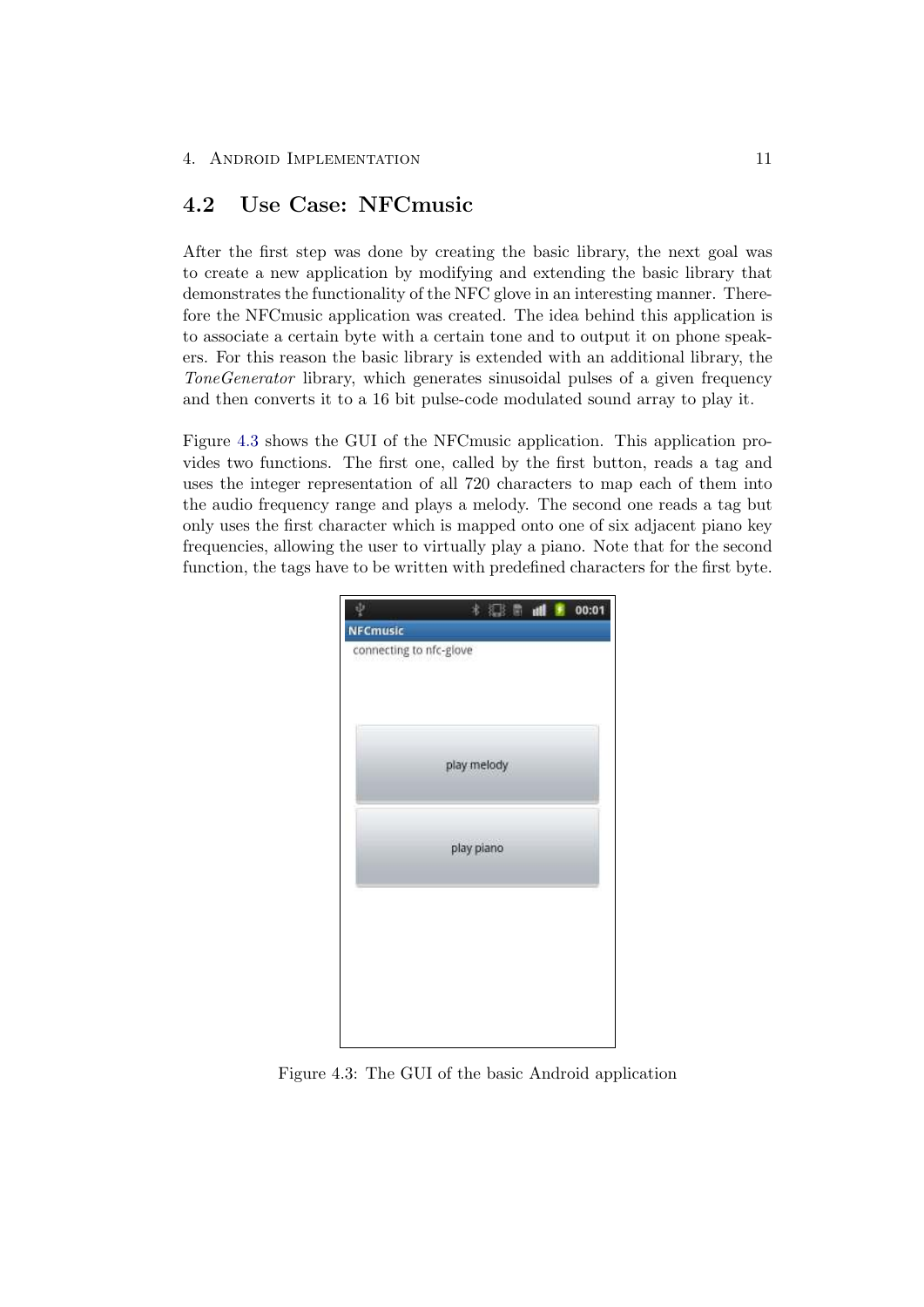## CHAPTER<sub>5</sub> Conclusion

<span id="page-15-0"></span>This thesis dealt with the development of the NFC glove and the corresponding Android application. The outcome of this project has proven the feasibility of such a system, even though there are still some issues to be solved. This project now serves as a platform on which new interesting and innovative applications can be developed.

### <span id="page-15-1"></span>5.1 Future Work

This project is still in its pilot stage since it should be improved in some areas to reach its final stage. The major parts that have been identified to be improved in a next step are the following:

- 1. Antenna: The antenna used now is rigid and is therefore unqualified to be built in a glove. A smaller and flexible antenna would suit better.
- 2. Glove: The circuit has not been built in a glove yet and the wiring has to be optimized. This should be done in a next step after solving the antenna problem.
- 3. RFID library: As mentioned before, the RFID library only supports Mifare Classic 1k tags at the moment and therefore should be extended to support other tag types.

Other smaller improvements would be to incorporate all available commands of the RFID module into the RFID library and to add further failure checks such that a data transfer can be aborted early enough. Also the Arduino application allows improvements.

Of course, the Android applications offer prospects for improvements too. For example the GUI of the basic and the NFCmusic application could be improved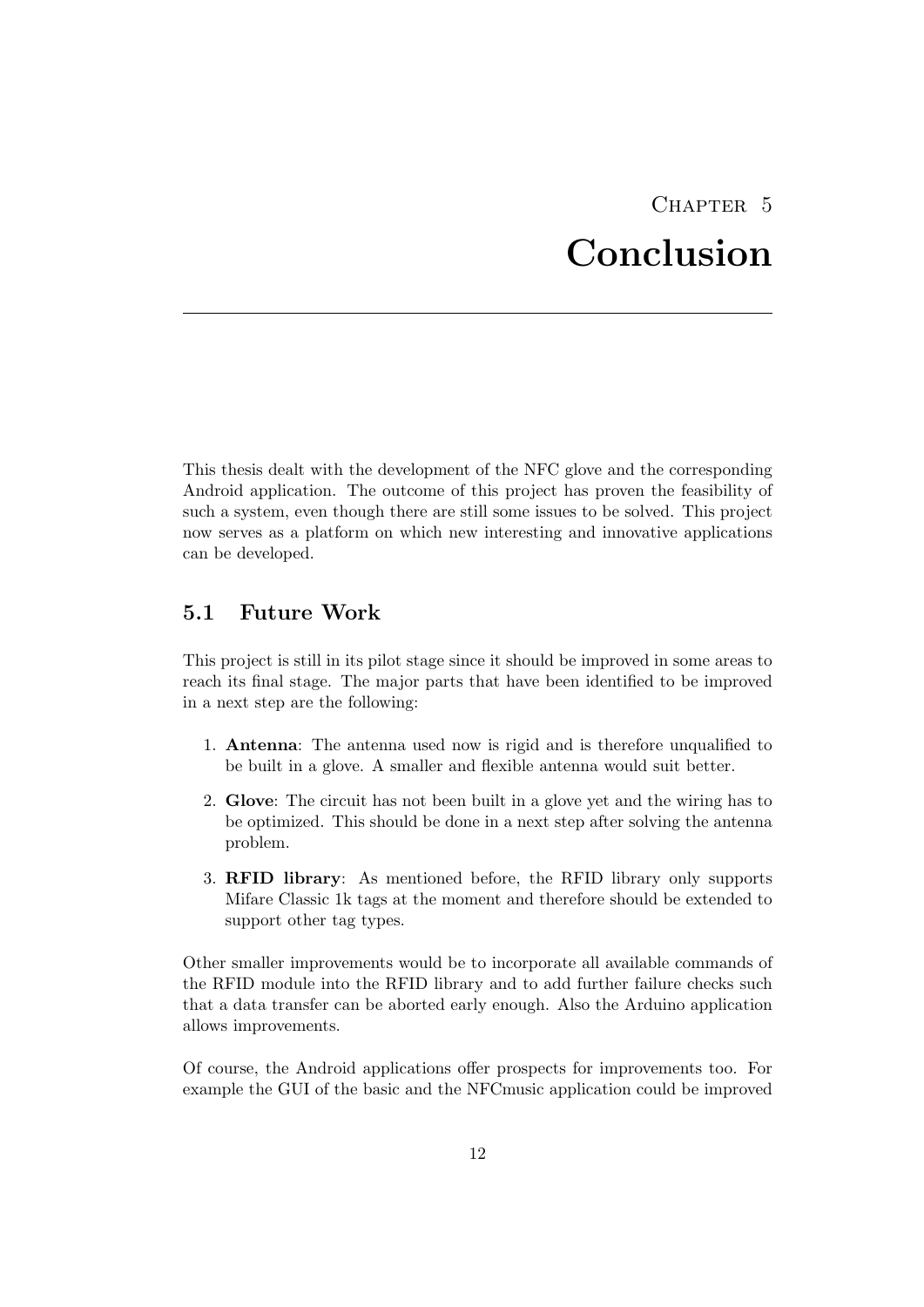#### 5. Conclusion 13

to look more appealing. Furthermore, the ToneGenerator library of the NFCmusic application could be improved and potentially extended to play other instruments than solely a piano.

Since this project serves as a platform, it provides the possibility to even come up with different amazing and innovative ideas that range from a simple visualization of the tag data up to a big game similar to Lasertag.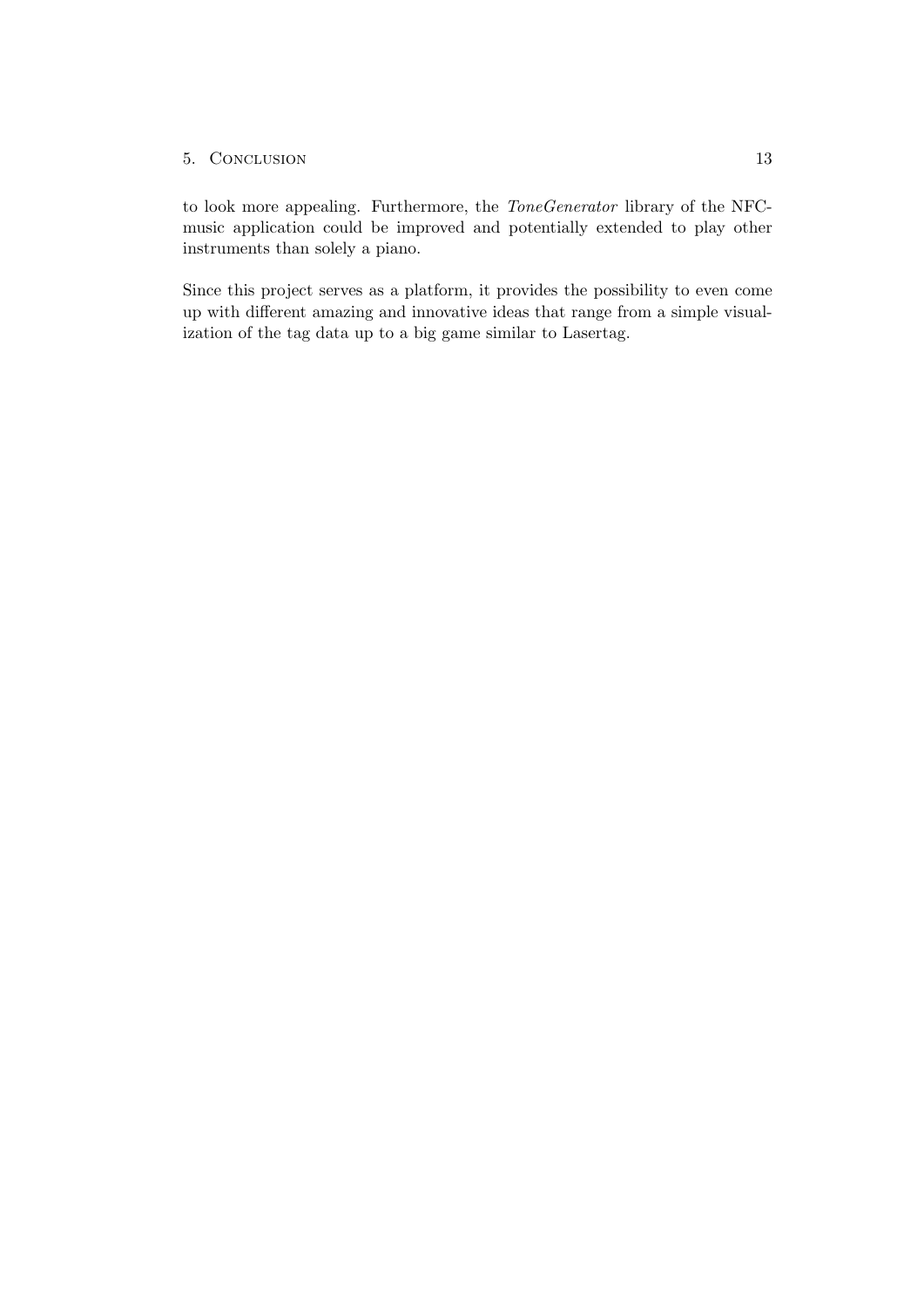## Bibliography

- <span id="page-17-0"></span>[1] : Roving Networks. RN-42/RN-42-N Class 2 Bluetooth Module Data Sheet. [http://dlnmh9ip6v2uc.cloudfront.net/datasheets/Wireless/](http://dlnmh9ip6v2uc.cloudfront.net/datasheets/Wireless/Bluetooth/Bluetooth-RN-42-DS.pdf) [Bluetooth/Bluetooth-RN-42-DS.pdf](http://dlnmh9ip6v2uc.cloudfront.net/datasheets/Wireless/Bluetooth/Bluetooth-RN-42-DS.pdf)
- [2] : Roving Networks. Bluetooth Product User Manual. [http://www.](http://www.sparkfun.com/datasheets/Wireless/Bluetooth/rn-bluetooth-um.pdf) [sparkfun.com/datasheets/Wireless/Bluetooth/rn-bluetooth-um.pdf](http://www.sparkfun.com/datasheets/Wireless/Bluetooth/rn-bluetooth-um.pdf)
- [3] : Sparkfun.com. Bluetooth Mate Silver Tutorial. [http://www.sparkfun.](http://www.sparkfun.com/tutorials/264) [com/tutorials/264](http://www.sparkfun.com/tutorials/264)
- [4] : Sonmicro. 13.56 MHz RFID Mifare Read/Write Module Datasheet. [http:](http://www.sparkfun.com/datasheets/Sensors/ID/SM130.pdf) [//www.sparkfun.com/datasheets/Sensors/ID/SM130.pdf](http://www.sparkfun.com/datasheets/Sensors/ID/SM130.pdf)
- [5] : Arduino.cc. Arduino Pro Mini. [http://arduino.cc/en/Main/](http://arduino.cc/en/Main/ArduinoBoardProMini) [ArduinoBoardProMini](http://arduino.cc/en/Main/ArduinoBoardProMini)
- [6] : Sparkfun.com. Arduino Pro Mini 3.3V Quickstart Guide. [http://www.](http://www.sparkfun.com/tutorials/244) [sparkfun.com/tutorials/244](http://www.sparkfun.com/tutorials/244)
- [7] : Wikipedia.org. MIFARE. <http://en.wikipedia.org/wiki/MIFARE>
- [8] : Arduino.cc. How to write libraries for the Arduino? [http://playground.](http://playground.arduino.cc/Code/Library) [arduino.cc/Code/Library](http://playground.arduino.cc/Code/Library)
- [9] : Marc Boon. RFIDuino. [https://github.com/marcboon/RFIDuino/](https://github.com/marcboon/RFIDuino/tree/master/SM130) [tree/master/SM130](https://github.com/marcboon/RFIDuino/tree/master/SM130)
- [10] : AvdM.nl. The communication between an Arduino and a SM130 RFID reader through UART. [http://www.avdm.nl/articles/tech/](http://www.avdm.nl/articles/tech/communicationsm130arduino) [communicationsm130arduino](http://www.avdm.nl/articles/tech/communicationsm130arduino)
- [11] : Matt Bell. Android and Arduino Bluetooth communication. [http://bellcode.wordpress.com/2012/01/02/](http://bellcode.wordpress.com/2012/01/02/android-and-arduino-bluetooth-communication/) [android-and-arduino-bluetooth-communication/](http://bellcode.wordpress.com/2012/01/02/android-and-arduino-bluetooth-communication/)
- [12] : Steve Pomeroy. Playing an arbitrary tone with Android. [http://stackoverflow.com/questions/2413426/](http://stackoverflow.com/questions/2413426/playing-an-arbitrary-tone-with-android) [playing-an-arbitrary-tone-with-android](http://stackoverflow.com/questions/2413426/playing-an-arbitrary-tone-with-android)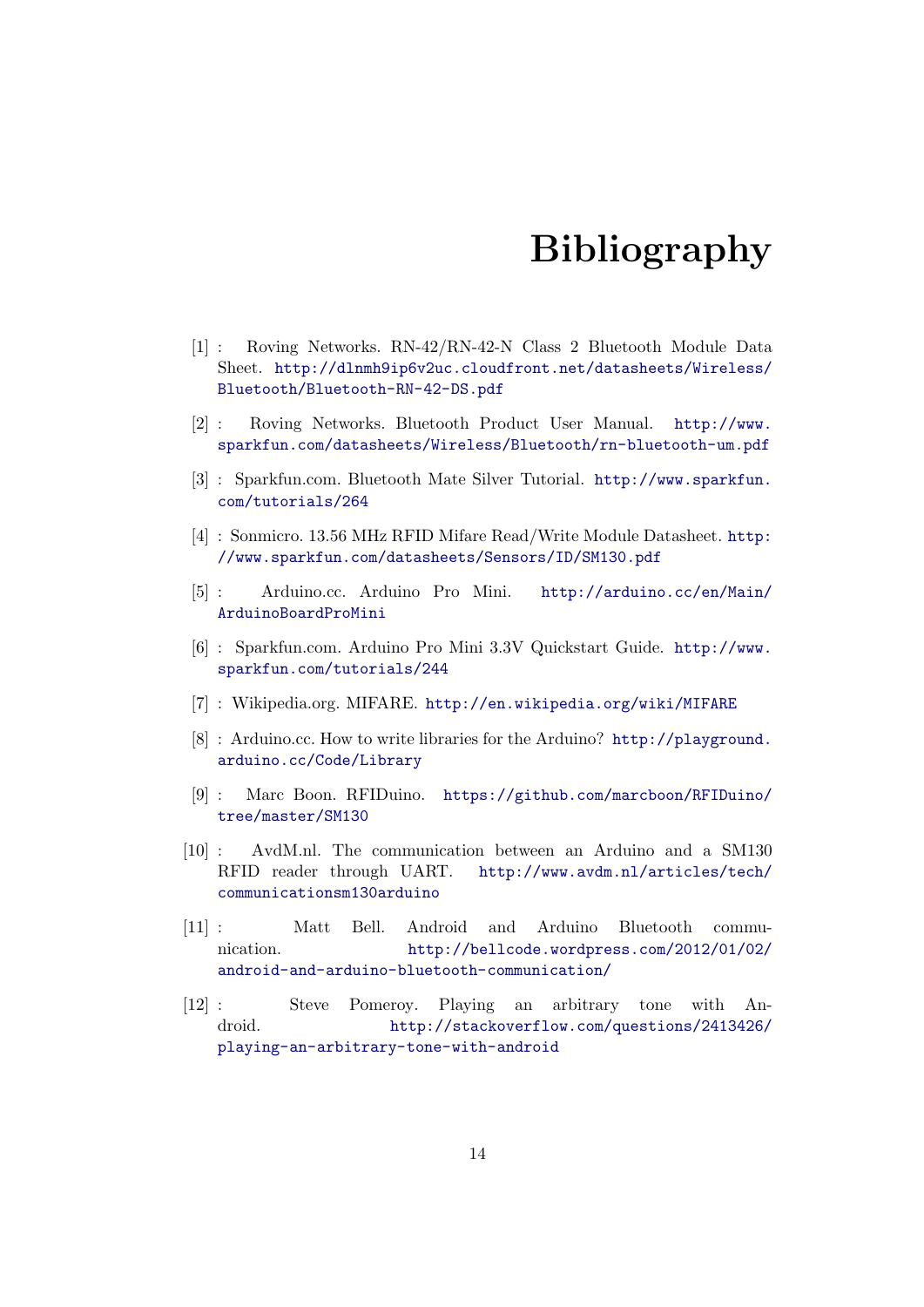## Appendix A

## <span id="page-18-0"></span>Hardware Components

The following list summarizes the hardware components used for the NFC glove and their usage.

- Arduino Pro Mini 328-3.3V/8MHz: Processing unit and data transfer interface.
- SM130 Mifare 13.56MHz RFID Module: RFID reader unit used to read NFC tags.
- RFID Evaluation Shield-13.56MHz: Antenna for the RFID module.
- Bluetooth Mate Silver (RN-42): Bluetooth adapter to connect with the mobile device.
- NCP1402-5V Step-Up Breakout: Voltage converter for the RFID module.
- Polymer Lithium Ion Battery-3.7V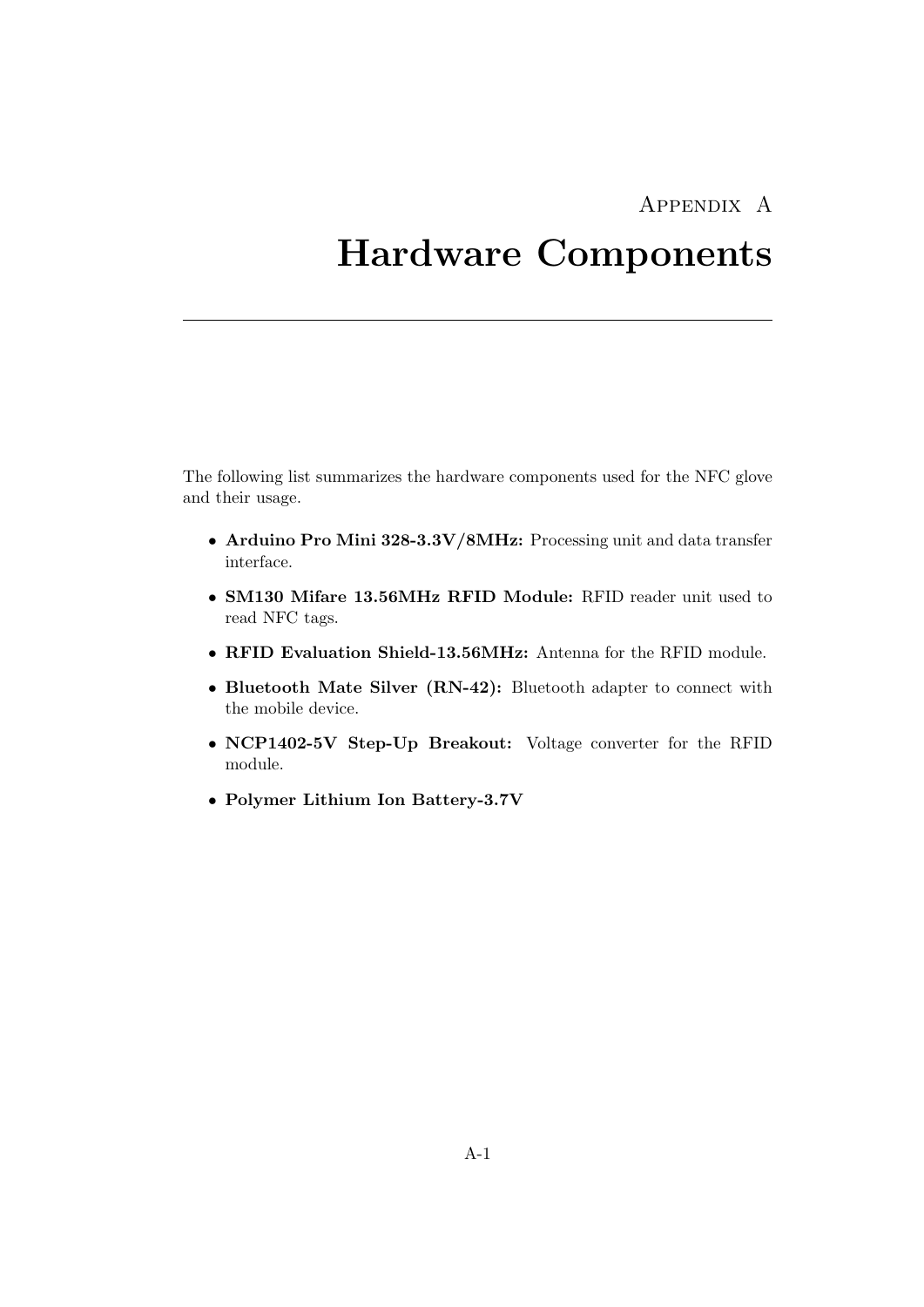## <span id="page-19-0"></span>Appendix B Using RFID Library

In order to use the RFID library in a Arduino project, the folder rfid\_library with the files RFIDSerial.h and RFIDSerial.cpp has to be copied to the Arduino's libraries folder first. On a linux system the path is usually

/usr/share/arduino/libraries/

Then in the project itself, the RFIDSerial.h has to be included and the RFIDSerial class has to be instantiated. The constructor looks the following:

RFIDSerial rfid name(receive pin, transmit pin)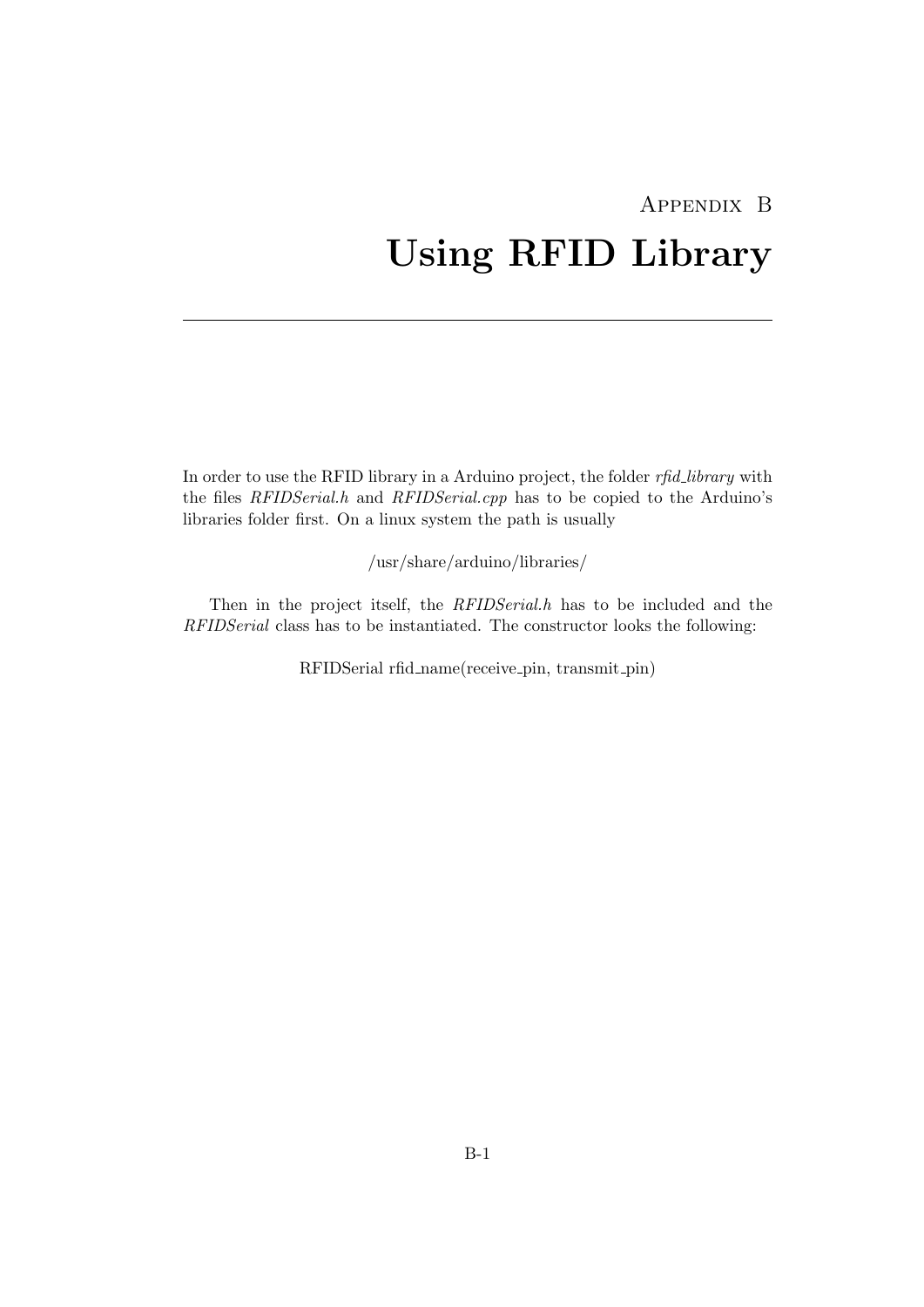Appendix C

# <span id="page-20-0"></span>Time Schedule